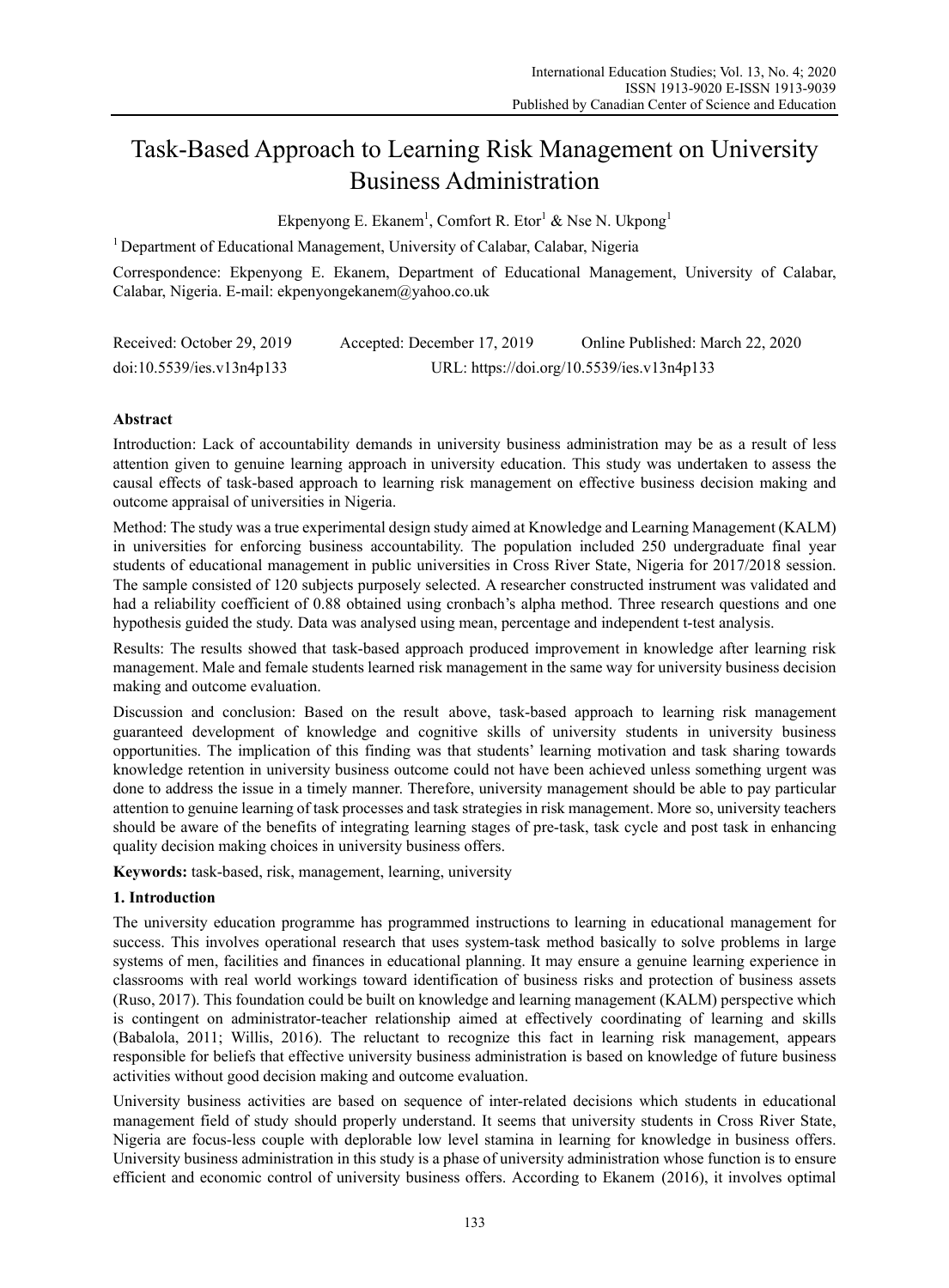responsibilities that include collection, protection and spending of university money together with management of its assets and indebtedness. Indeed, business activities entail decision making with uncertainty since the number of outcomes, values and probabilities may not be known. Therefore, learning risk management with task-based approach implies indirect and incidental experiences of life exhibited in classroom in order to ensure effective decision making choice between projects (Lin, 2010; Doud, 2016).

## **2. Literature Review**

A good university business manager functions to cover wide range of scope. The scope may include office management, budgeting, accounting, financing, health services, plant management and other business services (Akpan, 2011). It is a common experience that business managers sideline organizational interest of those in decision making exercise. They possess different aspirations and expectations that may negatively influence university business decision making and outcome appraisal (Udoh & Akpa, 2007; Ekpo, 2017). Learning risk management with a task-based approach entails knowledge and learning management of educational resource optimalisation and cost reduction for achieving specific university goals and targets.

In university education, students are expected to be free, open minded, flexible and effectively adapting to changing environment. However, most students seem to lack personal experience in task-based learning that can develop them into sound and effective citizens for self-realization. Task-based learning is defined as a learning experience planned and directed by teacher to enable learner acquire competent knowledge and basic skills couple with positive behaviour to function appropriately. In Bua (2016), it is a student-centred learning method explored by teachers in their dual roles of instruction and action research. Risk management, in this study connotes a discipline of identifying, assessing and controlling potential hazards to university capital and earning. Pollard (2018) sees it as forecasting and evaluation of business threats together with identifying procedure of minimizing, absorbing and transferring the whole or part of the hazards to other parties. Financial risk becomes a serious challenge to university management since it adopts mathematical model to assist business risk analysis into portfolio and diminished through diversification or insurance for realization of administrative business opportunities.

University administrator is vulnerable to gain or loss in undertaking university investment of scarce resources in a particular direction rather than the other. The task of learning business risk involves engagement in effective management processes and strategies vis-a-vis balancing cost through planning. Risk management processes include setting of goals, risk identification, risk evaluation, choice of methods, implementation and review of performance (UNESCO, 1997). The processes tend to report task-based indicators in terms of impacting maximally on learning and acting to mitigate dangers in university business projects.

Risk management strategies on the other hand, involve high level plan of activities in reducing financial loss connecting with risks in a long term. In Pollard (2018), risk strategy includes avoidance, prevention, control, insurance and absorption. Risk avoidance is stopping production which may imply loosing benefits attach to production activities. Prevention is to guard against occurrence while control implies to limit loses in case of damage. Insurance is to identify the other party (insured) in event of experiencing loss by an agreed party (insurer). Absorption is an acceptance of risks without spreading them by means of insurance for reason of either self-insurance policy or cost reduction. A point is made that learning risk management strategies empowered summative evaluation in enforcing quality and skills among university students towards sanitizing accountability in business operations (Joshua, 2019). According to Ajayi (2017), university teachers and administrators' use situational control in terms of position, power, task structure and leader-member relations influence supportive task groups in order to get the task done.

## **3. Theoretical Framework**

The study adopted the university business system effectiveness of Ekanem and Udida (2014). This model prescribe that effectiveness of a university business system can be adjudged through two key determinants of teachers' effectiveness and students' effectiveness. This is shown in Figure 1 below.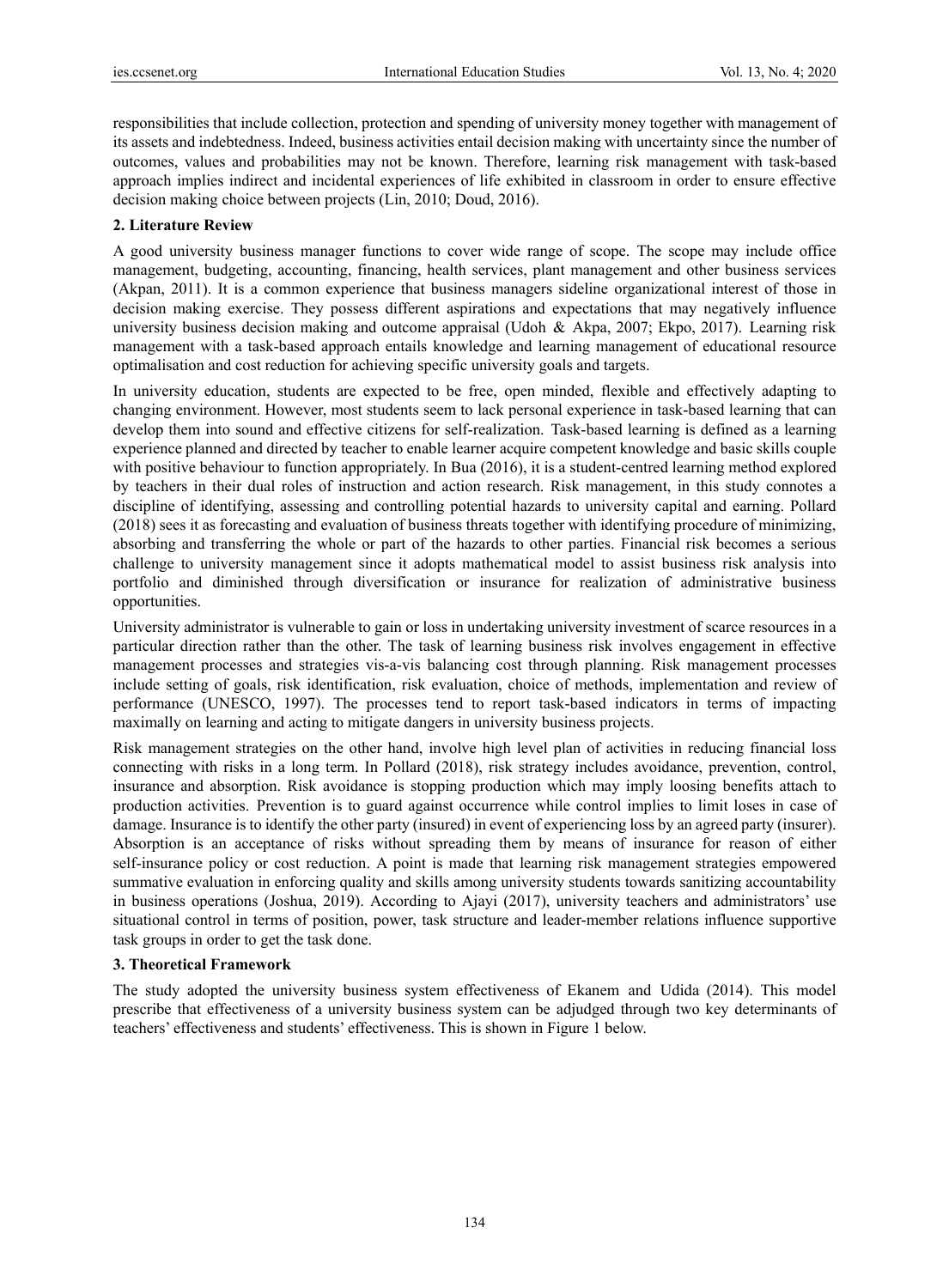

Figure 1. The measurement model of university business system effectiveness (Ekanem & Udida, 2014)

This model predicated that both students and teachers create an effective university business system that can implement cohesion among staff, achieve quality university leadership and attain set objectives. Students' effectiveness is measured with proxies such as punctuality to classes, time management, communication skills, class attendance, relationship with other students, and attitude towards co-curricular activities among others. Teachers' effectiveness is measured with indices such as physical appearance, subject mastery, instructional delivery, classroom management techniques, students' learning engagement, students' feedback and evaluation technique (Ekanem & Udida, 2014).The implication of this model to this study is on the moderating role of teachers and students' effectiveness in linking task-based approach of learning risk management to university business administration.

A schematic model in Figure 2 is hypothesized by the researchers from the framework to indicate learning of t ask processes, learning of task strategies and learning of task cycles in risk management. These may have direct effects on teachers' effectiveness, students' effectiveness and university business administration (in terms of effective business decision making and outcome appraising). The students' and teachers' effectiveness respectively are hypothesized to moderate the effects of learning task processes, task strategies and task cycles in risk management respectively on university business administration.



Figure 2. A hypothesized causal model of task-based learning of risk management and university business administration with students' and teachers' effectiveness as moderating variables

Therefore, the task-based approach to learning risk management can be assessed in this study vis-à-vis task processes, task strategies and task cycle as they affect students' gender. The emotional climate of the university and the emotional security of teacher in educational management practices have the capacity to make learning flexible, open minded and adapt to changing environment (Federal Republic of Nigeria, 2013). According to Ekanem (2018), there is a possibility of motivating university students to learn concepts in classrooms with real life issues, control multiple tasks, develop intellectually and socially towards decision making in business offers within the ambit of university policies. This tendency is also articulated in the cost report of Ekanem and Ukpong (2019) that reveals further that socio-economic status of parent may be strongly related to students' meta-cognitive development and skills on standardized test among other psychosocial factor.

## **4. Purpose of the Study**

The purpose of this study was to assess the effects of task-based approach to learning risk management on university business administration. Specifically, the study sought to:

1) Find out the task processes of learning risk management on university business administration;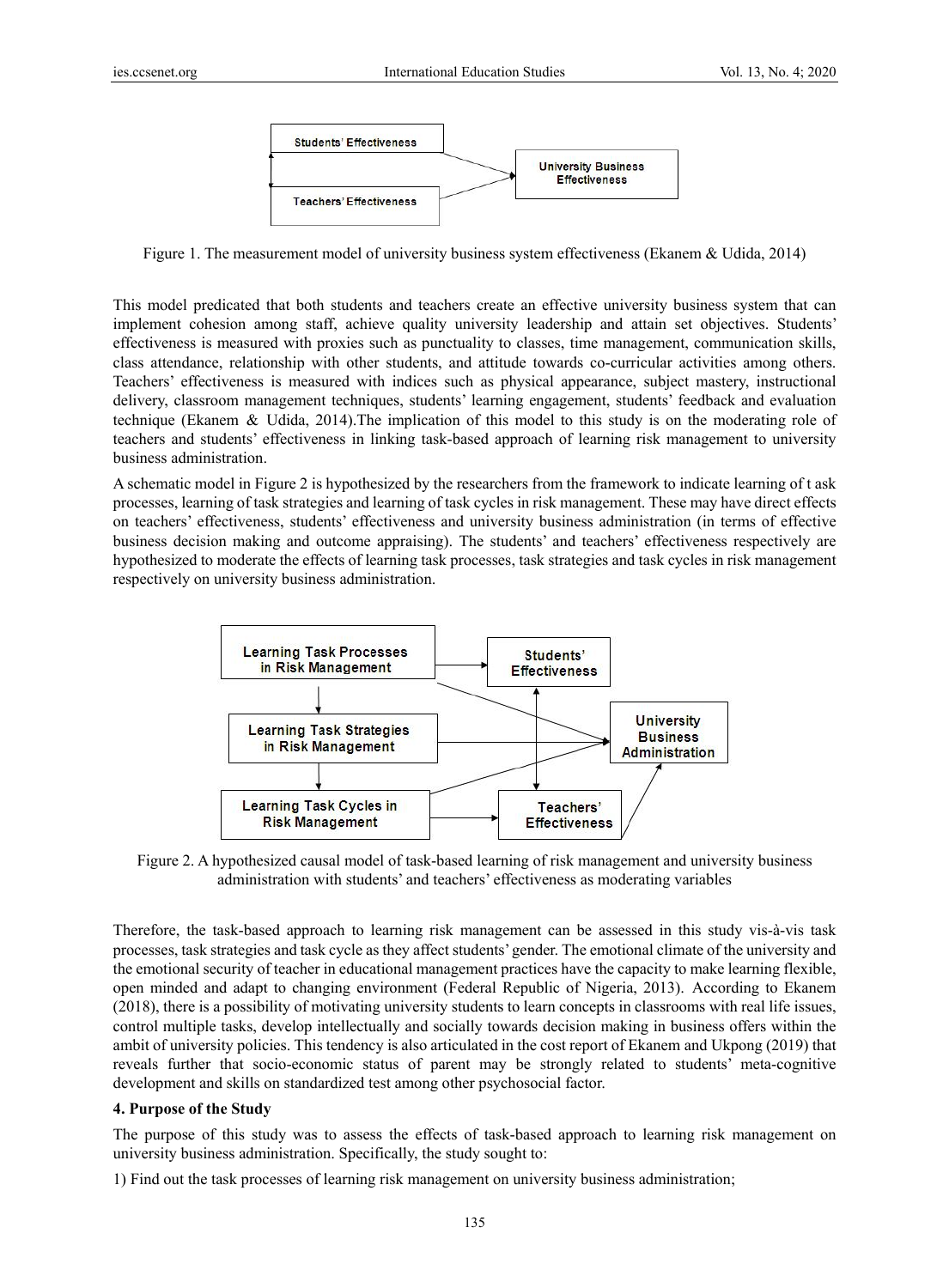2) Identify the task strategies of learning risk management on university business administration and;

3) Ascertain the level of learning risk management on the university business administration.

## **5. Research Questions and Hypothesis**

## *5.1 Research Questions*

The following research questions guided the study:

1) What are the task processes mean scores of university students in learning risk management on university business management administration?

2) What are the task strategies mean scores of university students in learning risk management on university business management administration?

3) What are the levels of improvement in learning risk management with task-based approach on university business administration?

## *5.2 Hypothesis*

The following null hypothesis was formulated to guide the study:

There is no significant difference in the mean scores of learning risk management among male and female students on university business administration.

## **6. Methodology**

The research was a true experimental study design. This was appropriate since the subjects of the experiment were not disadvantaged and the design also minimized error variance. The area of study was Cross River State of Nigeria with two public universities (Federal and State universities) and a private university. The population included 250 undergraduate final year students of educational management in the two public universities. The sample of the study consisted of 120 respondents assigned to experimental and improvement groups purposefully. The two universities serve as treatment and improvement research locations.

The subject responded to a research developed scale titled 'Task-based Learning of Risk Management in University Business Management Scale (TLRMUBMS)'. The scale comprised of 16 items self-respond inventory used to assess knowledge of university students after learning risk management on university business administration. Each item had an option A to D ranging from Agree to Disagree where respondents indicated on a four point rating scale. The scale maintained four sub-scales within the range of improvement in risk management namely: planning, action, observation and reflection. The instrument was face validated and the reliability co-efficient of 0.88 obtained using cronbach's alpha method. Hence, the instrument was reliable for successful achievement of the research objectives.

The treatment model used in the study was a Classroom Action Research (CAR). The research conducted the experiment in two cycles each containing four steps of planning, action, observation and reflection. This was aimed at observing students' improvement in learning risk management on university business administration in terms of decision making and outcome evaluation. The research time was September 2017 to May 2018. The treatment lasted for 12 weeks to cover second semester of 2017/2018 session.

Observation sheet was used to collect data about students' participation in the task process and task strategies in learning management. Two research assistants were used to keep the improvement group intact towards blinding them for the purpose of the study. Data collection techniques were knowledge test criteria for every cycle. This was to measure students' improvement in knowledge after learning processes and strategies in controlling risks and; their effects on business decision making and outcome evaluation in universities.

## **7. Data Analysis and Results**

## Demographic characteristics:

The demographic results of respondents showed that the participants of this study were 63 per cent male and 37 per cent female. They consisted of undergraduate final students from two universities (federal and state universities) in Cross River State of Nigeria as the area of study. The two universities served as treatment and improvement research locations. The federal university had 61 per cent of the students while the state university was 39 per cent. The sample revealed 26 per cent male and 34 per cent from each of the universities. Also, 17.2 per cent of the respondents were aged 18-21 years, 23.7 per cent aged 22-24 years, 30.3 per cent and aged 25-27 years, 11.1 per cent aged 28-38 years while 20.1 per cent above 30 years. The respondents had little or no work experience. 17.4 per cent had 3-5 years work experience, 12.6 per cent had 1-3years experience while the rest 69.8 per cent had no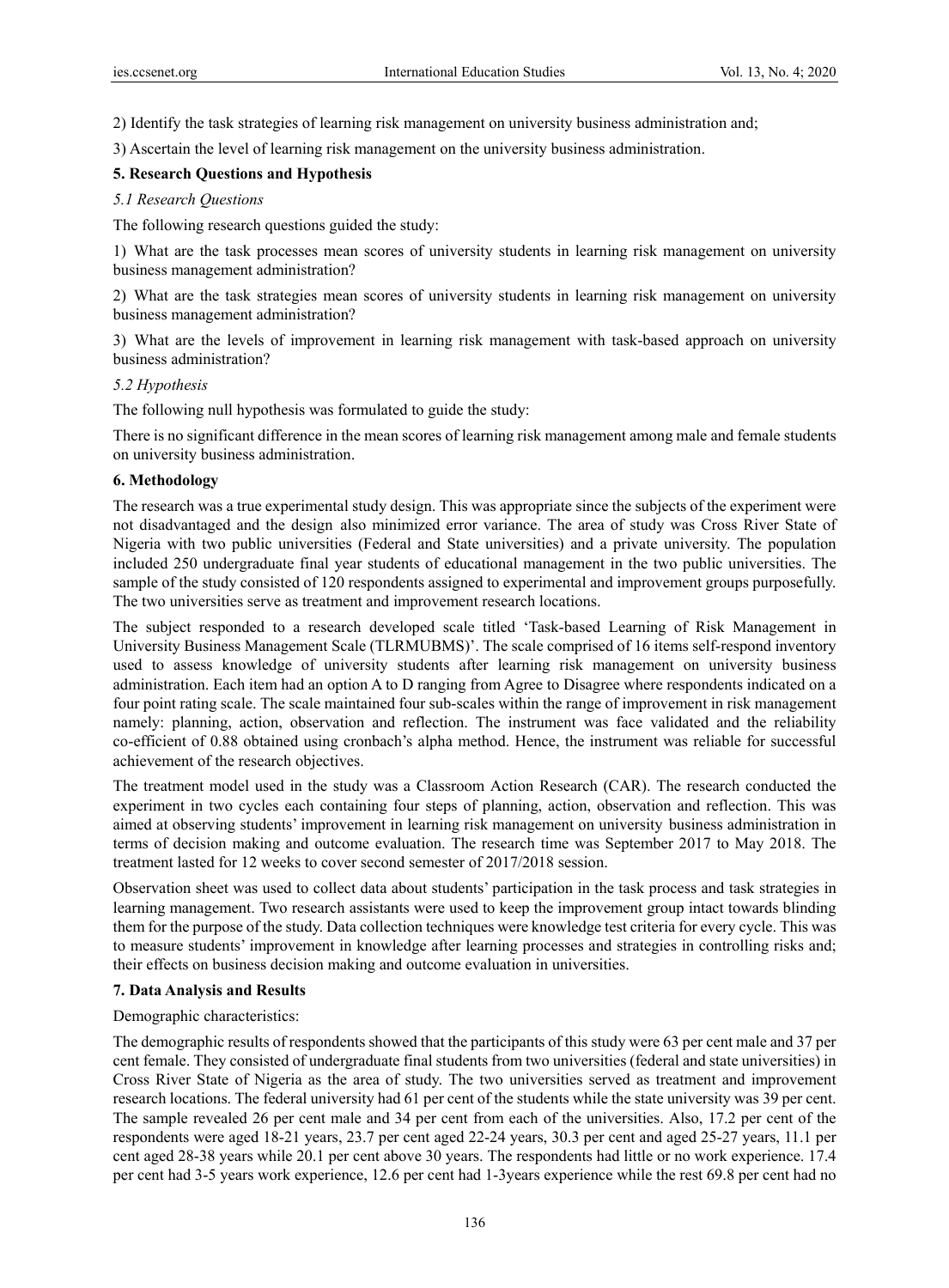work experience.

The analysis indicated further that respondents were regular students admitted into the universities either as direct entry students (32%) or through Joint Admission and Matriculation Examination (JAME) (68%). Only 6 per cent of the direct entry students were married while 94 per cent of them were single. 91 per cent of the JAME entry students were single while only 9 per cent of them were married. No respondent was divorced.

The findings of the study were presented in Table 1-4 based on research questions and hypothesis.

Research question 1:

What are the task processes mean scores of university students in learning risk management on university business administration?

| Table 1. Mean rating of task processes in learning risk management on university business administration |  |  |
|----------------------------------------------------------------------------------------------------------|--|--|
|                                                                                                          |  |  |

| S/N | <b>Task Processes</b>                                             |      | SD   | Decision  |
|-----|-------------------------------------------------------------------|------|------|-----------|
| 1.  | Settings of goals to direct university business for survival.     | 3.68 | 1.92 | E         |
| 2.  | Identifying risks exposure for cover                              | 3.38 | 1.84 | E         |
| 3.  | Evaluating risks into categories for absorption.                  | 2.17 | 1.80 | NE.       |
| 4.  | Choosing risk methods mix ideal for risk control.                 | 3.46 | 1.74 | E         |
| 5.  | Implementing the chosen methods for coverage and goal attainment. | 3.36 | 1.39 | E         |
| 6.  | Reviewing performances for tracking losses.                       | 2.87 | 1.68 | E         |
|     | Grand mean                                                        | 2.89 |      | Effective |

In Table 1, only item 3 scored less than the acceptable mean of 2.50 while the rest of the items scored above the acceptable mean. This could be that the students were unable to categorize university risks for diversification and absorption from current assets of universities. However, as a whole, learning task processes had effect on university business administration.

Research question 2:

What are the task strategies mean scores of university students in learning risk management on university business administration?

The results of research question 2 were presented in Table 2.

Table 2. Mean rating of task strategies in learning risk management on university business administration

| S/N | Task strategies                                                            | X    | SD.  | Decision  |
|-----|----------------------------------------------------------------------------|------|------|-----------|
| 7.  | Avoidance of risky activities                                              | 2.43 | 1.72 | NE.       |
| 8.  | Loss prevention guarded business losses.                                   | 3.00 | 1.42 | E         |
| 9.  | Loss control limited damages.                                              | 3.05 | 1.12 | E         |
| 10. | Insurance to indemnify the insured in events of insured experiencing loss. | 2.54 | 1.71 | E         |
| 11. | Cost absorption due to self-insurance practice.                            | 1.87 | 0.82 | <b>NE</b> |
| 12. | Cost absorption due to slim chance of risk taking.                         | 3.27 | 1.16 | E         |
|     | Grand mean                                                                 | 2.78 | 1.69 | Effective |

In Table 2 items 7 and 11, the obtained mean ratings were below 2.50 while all other items scored above an acceptable mean. Item 7 was ineffective probably because avoidance of risky activities could result in avoidance of university business benefits. Item 11 was also not effective. This could mean that students learning were focused on only the meaning of self-insurance without proper understanding of the forms of self-insurance in universities. The grand mean of 2.78 indicated that learning risk management task strategies as a whole had a positive effect on university business administration.

#### Research question 3:

What are the levels of improvement in learning risk management with task-based approach by university students on university business administration?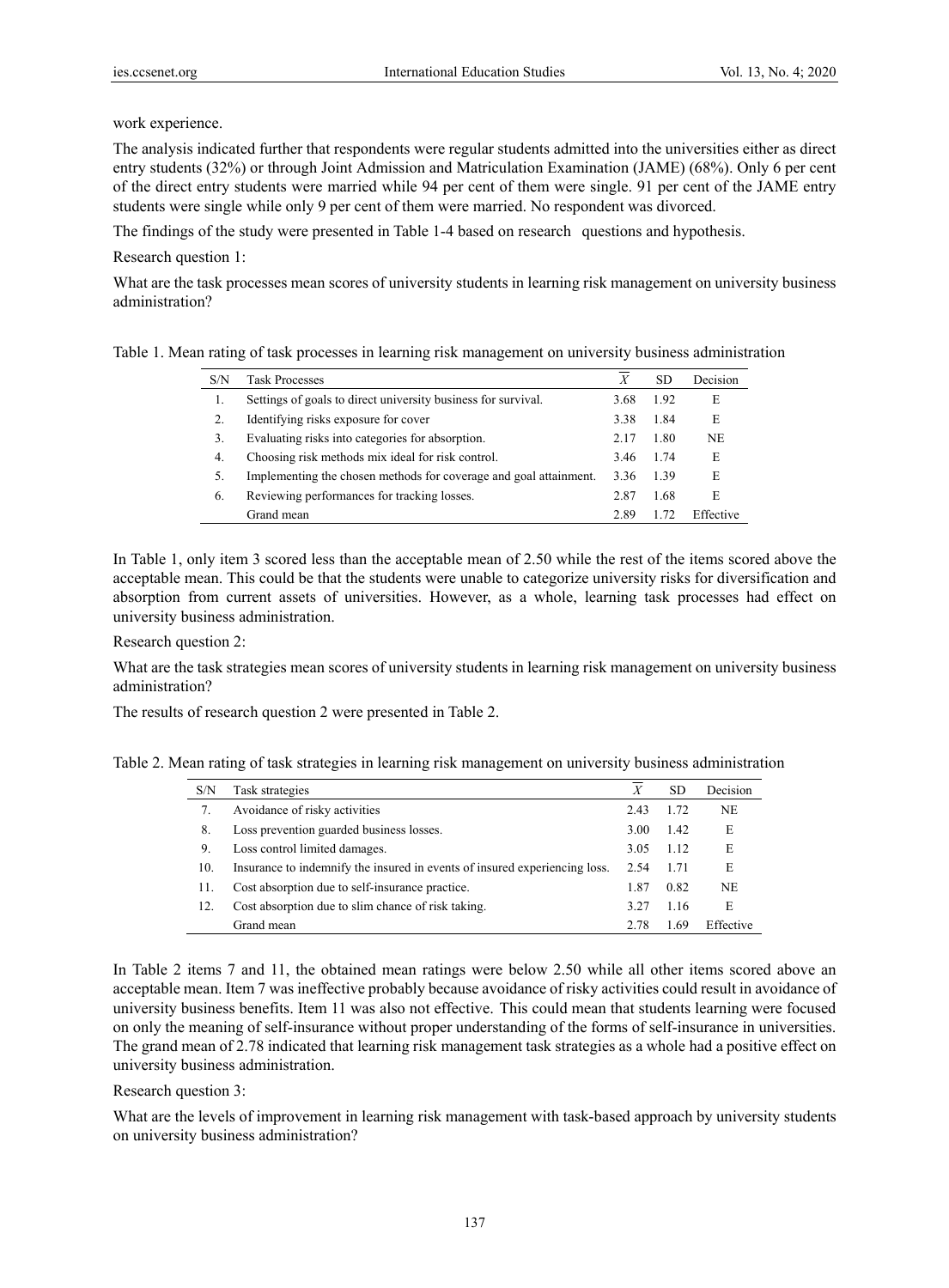| Cycle | Meetings       | Percentages $(\% )$ | Average $(\% )$ | Improvement $(\% )$ |  |
|-------|----------------|---------------------|-----------------|---------------------|--|
|       | i.             | 43.42               |                 |                     |  |
| 1     | ii.            | 50.38               |                 |                     |  |
|       | iii.           | 56.57               | 52.70           |                     |  |
|       | iv.            | 60.45               |                 |                     |  |
| 2     | $\mathbf{1}$ . | 72.38               |                 |                     |  |
|       | ii.            | 71.79               |                 |                     |  |
|       | iii.           | 75.32               | 75.05           | 22.35               |  |
|       | ٠<br>iv.       | 80.72               |                 |                     |  |

Table 3. Percentage observation of improvement of task-based learning cycles of risk management on university business administration

Table 3 showed two cycles of observations. Cycle 1 scores were 43.42, 50.38, 56.57 and 60.45; while cycle 2 scores were 72.38, 71.79, 75.32 and 80.72 percentages from meeting (i) to (iv) accordingly. This gave average percentage scores of 52.70 and 75.05 for cycles 1 and 2 respectively. There was improvement of students' activities as indicated with 22.32 percentage of improvement in learning of risk management on university business administration.

#### Hypothesis:

There is no significance difference in the mean scores of learning risk management among male and female students on university business administration.

Table 4. Independent t-test analysis of mean scores of student gender in learning of risk management on university business administration

| Items                           |           | SD.  |      |      | t-value t-crit Remark |
|---------------------------------|-----------|------|------|------|-----------------------|
| Male university students        | 2.19 0.78 |      |      | 0.06 | NS.                   |
| Female university students 1.53 |           | 0.61 | 0.04 |      |                       |

*Note*. df = 118,  $p = 0.05$ .

The statistical analysis in Table 4 showed that the calculated t-value of 0.04 was higher than critical t-value of 0.06. Therefore, the null hypothesis was accepted. The implication was that, there was no significant difference between male and female university students in learning risk management on university business administration.

#### **8. Discussion**

Analysis of research question one showed that the grand mean score of task processes of learning risk management had effect on university business administration. That means pre-task components involve task processes in learning risk management between real world and classroom task towards quality university business administration. This finding was in consonance with Willis (2016) that reported the relevance of framing task and advance overview of what learners could do. In this research, task processes in learning risk management emphasized task sharing and motivation among students. These qualities in learning of task processes delivered a rewarding nature of outcome achievement in administration (Pollard, 2018).

More so, students were not effective in the process of learning risk management vis-a-vis evaluating risk into categories. The possible reason for this result was lack of self confidence in absorption of risks from university current assets and possible borrowing. This finding revealed that students were unable to follow set of instructions on how to control multiple tasks in learning risks. This result could be likened to Ajayi (2017) in research report on multitasking and business outcome relationship that yielded business bankruptcy due to deficiency in good business decisions by appropriate authorities. Process authenticity could account for multiple outcomes for each alternative in business administration (Lin, 2010).

Equally, in research question two, the grand mean score of task strategies in learning risk management had a positive effect on university business administration. This mean that the overall task strategies in learning risk management constituted task cycle or task performance options for university business cost reduction. Hence, students learning capabilities and refinement of knowledge after learning resulted in university cost reduction in business operations. This finding confirmed the research result of Pollard (2018) that risk management is all about the task of reducing cost connected with business risks. In this study, students were inspired to carry out activities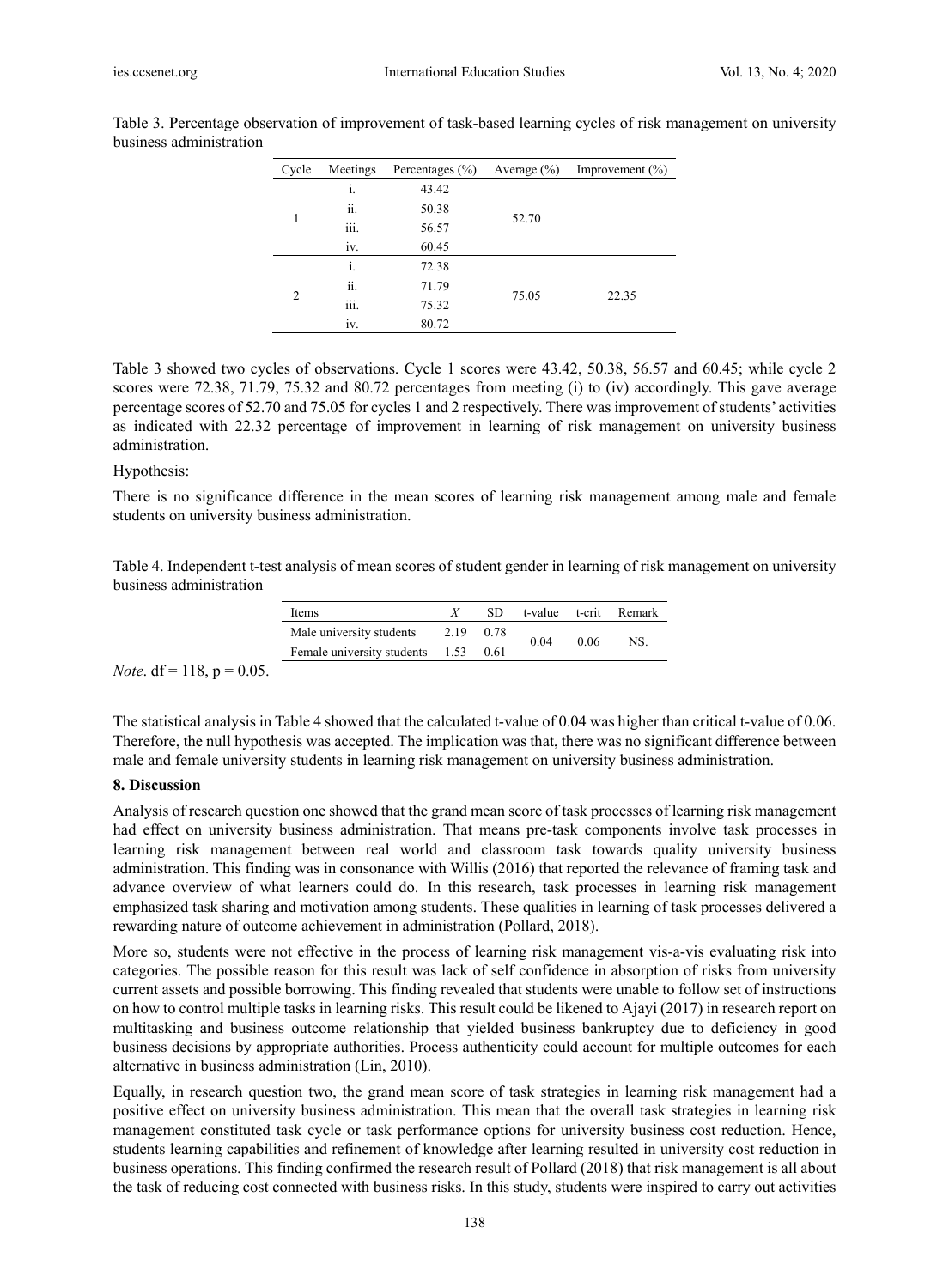that keep financial losses at minimum since business losses are costly. It was noted that students' opportunities for task strategy performance, reflection and attention accomplished direction towards the attainment of university business goal. Nevertheless, avoidance of risky activities was an ineffective strategy since it could lead to avoidance of university investment with business benefits (Udoh & Akpa, 2007). Again, the students could not focus on the meaning and context of self-insurance. This confirmed UNESCO (1997) report that Nigerian university students lacked developmental values in learning through business risks and business decision making. The task performance strategies in risk management in this study help the learners in planning to maximize learning opportunities and reporting to give feedback on content and forms.

In Table 3, there were high levels of improvement in learning risk management with task-based approach by university students. This post-task stage in learning risk management boosted students' knowledge after learning university unique risk cycles for risk portfolio and risk diversification. This finding supported the work in Ekpo (2017) on education-economy nexus improvement report that university education could be empowered with knowledge to contribute to Economic Recovery and Growth Plan (ERGP) of Nigeria 2017-2020 with economic growth target of 7 percent by year 2020.This study improved the roles of both teachers and students in learning to develop autonomy towards contributing for growth in economy.

The result of hypothesis analysis in Table 4 revealed no significant difference between male and female students in the learning of risk management. This means that the students were involved in learning in the same way as they became excited and motivated to group participation in learning the concept in classroom with real-life issues. This post-task finding supported research report in Ekanem (2018) that task-based learning entailed framing a concept in order to enhance meta-cognitive development and productivity. Hence, the students were able to retain more knowledge and skill after learning with task activities. Gender and age of students not withstanding; students developed intellectually and socially toward quality decision making and outcome evaluation in university business offers.

#### **9. Conclusion**

Planning and directing learning experiences of university students seemed not effective to acquire desirable knowledge, skills and positive behaviour needed for existence in Cross River State, Nigeria. This problem was particularly investigated to find out whether learning task processes and task strategies in risk management by university students were able to have effects on university business decision making and outcome evaluation. Male and female university students could effectively learn risk management in the same way towards achieving good business decisions and outcome values within the ambit of university policies. Students were unable to control multiple task processes in learning risk and were also not effective in learning avoidance of risky activities. The study established that universities in Cross River State, Nigeria had not given adequate attention to pre-task, task cycle and post-task learning stages of risk management in order to achieve optimality in good university business administration. Therefore, curriculum planning should not be limited to achievement of task-based instructional development, but also extended to other aspects of accountability demands in knowledge management practice.

#### **10. Recommendations**

1) Educational planners should be committed to the use of task-based approach in training of university students in risk management. This will develop the cognitive skills of university students in relating profitability with cost of university business opportunities.

2) University managers should integrate pre-task, task cycle and post-task stages to genuine learning of task processes and task strategies in risk management. This will enhance quality decision making choice in university business offer with specific targets.

3) University teachers should pay greater attention to gender differences in learning risky activities and self-insurance practices with task-based method. This will improve students' learning motivation and task sharing towards retention of knowledge and skills in business outcome evaluation with real world workings.

4) Educational policy makers should advocate for capacity building of teachers in financial risk management vis-a-vis business risk analysis into portfolio and insurance. This is because high capacity of teachers can boost learning experience of university students in cost reduction and business assets protection since outcome values and probabilities may not be known.

## **References**

Ajayi, A. (2017). *Issues in School Management*. Lagos: Ponla Bay Publication.

Akpan, C. P. (2011). *Fundamentals of School Business Management*. Calabar: Primechoice Konsult.